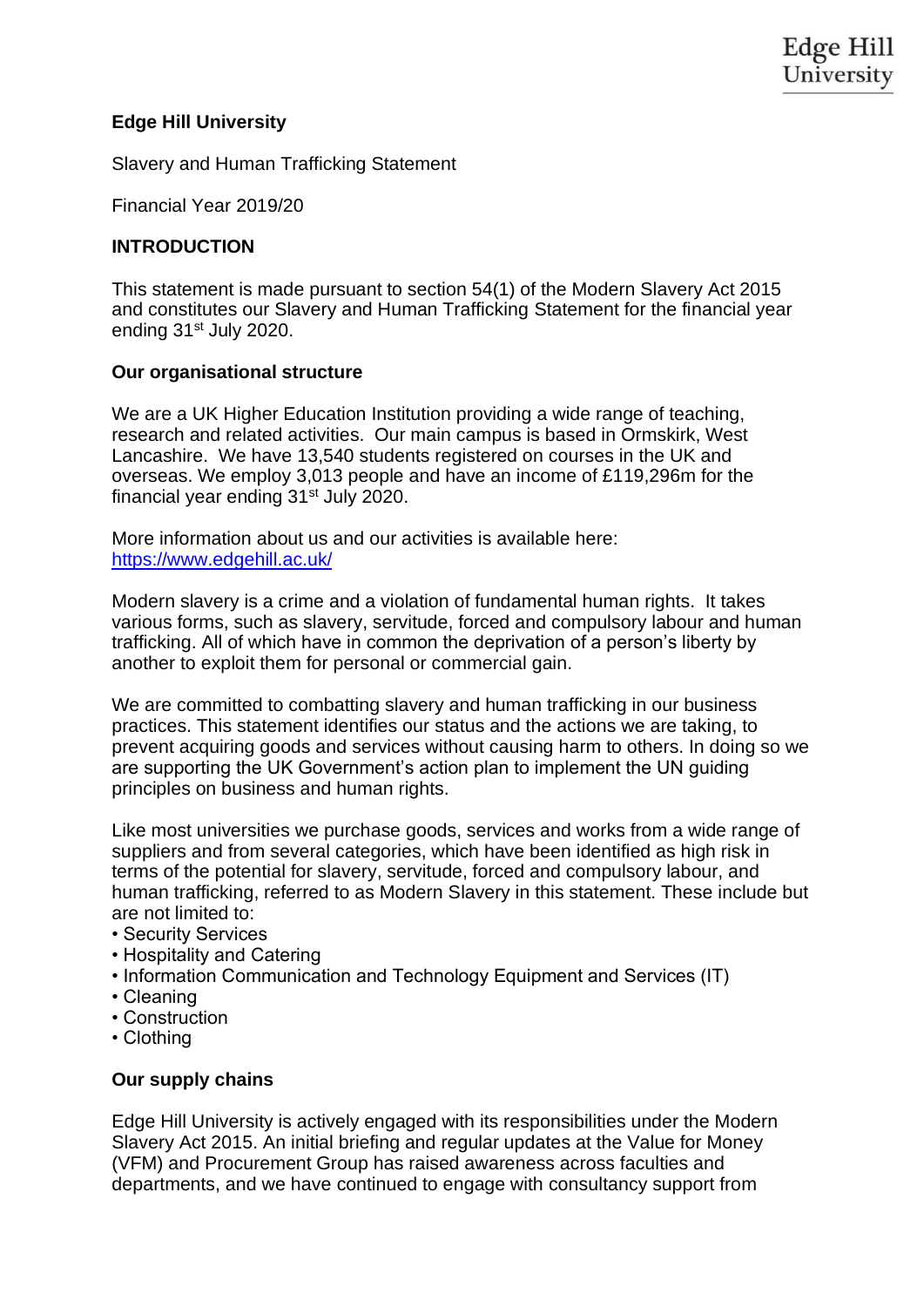NETpositive Futures to consider our actions under the Modern Slavery Act. We remain committed to better understanding our supply chains, working towards greater transparency and responsibility towards the people working in them.

We will be continuing to use the NETpositive Supplier Engagement (HE) Tool to provide a single mechanism to engage contracted and non-contracted suppliers with issues of modern slavery and human trafficking. This Tool was developed by the North West Universities Purchasing Consortium (NWUPC), the University Caterers Organisation (TUCO) and the North Eastern University Purchasing Consortia (NEUPC).

The Supplier Engagement (HE) Tool will enable us to:

- collect data on which of our suppliers are aware of, and engaged with, the responsibilities relating to modern slavery and human trafficking, as well as those which are not;
- offer support, guidance or training to our supply base and to share best practice between them;
- track the actions being taken, and, where required, the progress being made, by our supply chain in addressing aspects of modern slavery;
- have access to this information in real time; and
- build modern slavery into our contract management processes based on action plans developed by our suppliers.

# **Our effectiveness in combating slavery and human trafficking**

The NETpositive Supplier Engagement (HE) Tool allows us to access data created by our suppliers to enable us to ascertain the percentage of our suppliers which have:

- been **made aware** that modern slavery is a consideration for their business;
- **acknowledged** modern slavery is a consideration for their business;
- **committed** to take action to address modern slavery in their business;
- **completed** actions which address modern slavery in their business; and
- set actions to **undertake training** on modern slavery.

The Tool will also provide **examples and evidence** shared by our suppliers about their activities in relation to modern slavery and human trafficking. The data from the Tool will enable us to differentiate responses by business type so we can identify progress in priority risk areas such as construction, hospitality and clothing.

# **Actions from August 2019 to July 2020**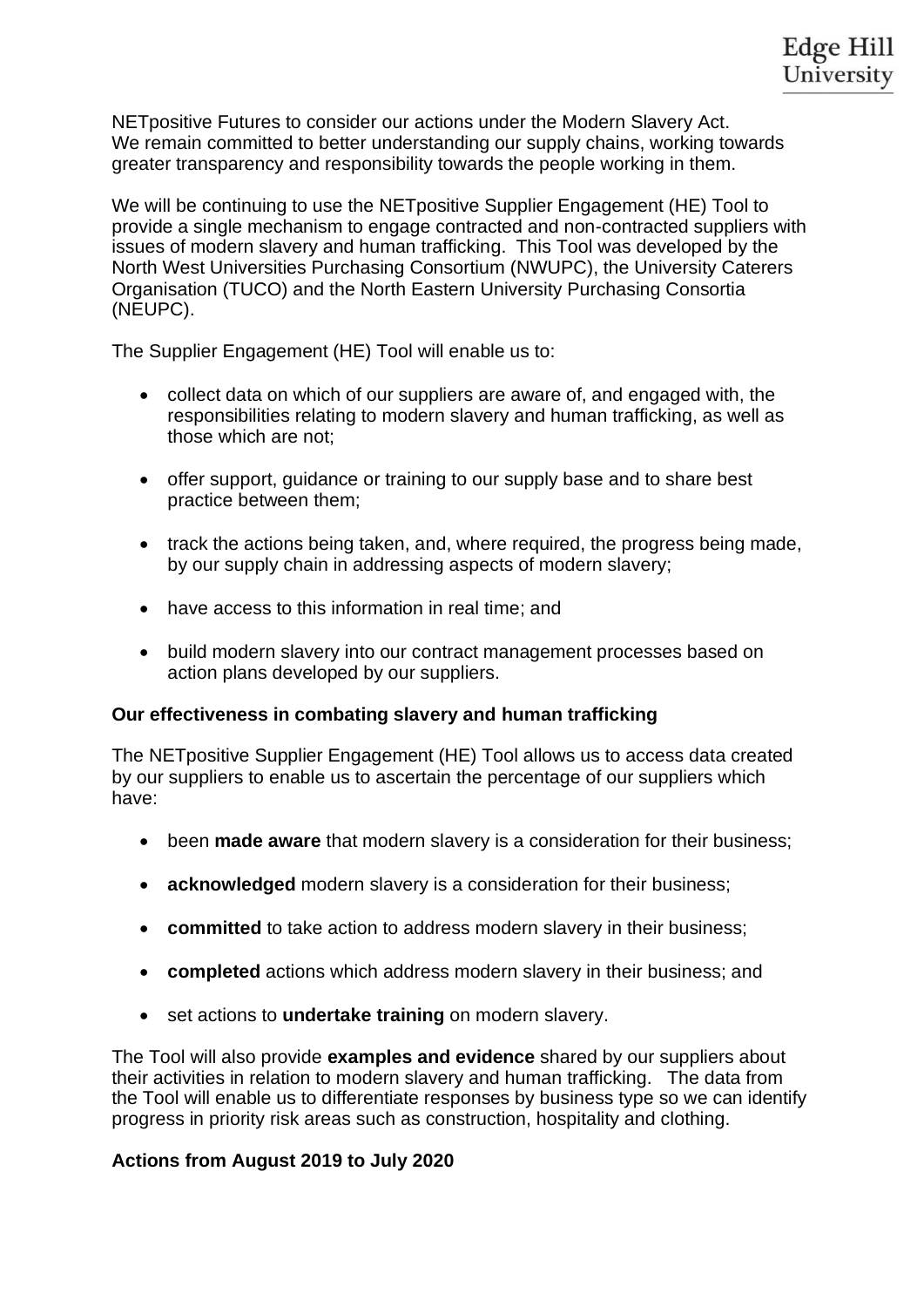- 1. We extended the scope and selected the top 1600 suppliers used at Edge Hill University by value and identified which of those are currently using the NETpositive Supplier Engagement (HE) Tool.
- 2. We have then identified the remaining suppliers within our top 1600 not using the NETpositive Supplier Engagement (HE) Tool and contacted them to request that they engage with it. Because of this we have seen the following improvements statistically. (see table below).

| <b>June 2019</b> | No of suppliers (top<br>to bottom |                           |    |       |    |     |    |                             |    |  |  |                                   |                                               |     |     |     | 50  100   150   200   250   300   400   500   600   700   800   900   1000   1500   2000   2500   2996 |     |     |
|------------------|-----------------------------------|---------------------------|----|-------|----|-----|----|-----------------------------|----|--|--|-----------------------------------|-----------------------------------------------|-----|-----|-----|--------------------------------------------------------------------------------------------------------|-----|-----|
|                  | In NPF                            |                           | 16 | 35    | 46 | -53 | 67 | 82                          |    |  |  | 100   109   119   121   133   136 | 141                                           | 167 | 185 | 195 | 208                                                                                                    |     |     |
|                  | $\%$                              | $100$ 32 35 31 27         |    |       |    |     | 27 | 27   25   22   20   17   17 |    |  |  | -15                               | 14                                            | 11  |     |     |                                                                                                        |     |     |
|                  |                                   |                           |    |       |    |     |    |                             |    |  |  |                                   |                                               |     |     |     |                                                                                                        |     |     |
|                  | No of suppliers (top<br>to bottom |                           |    |       |    |     |    |                             |    |  |  |                                   |                                               |     |     |     | 50  100  150  200   250  300  400  500  600  700  800  900  1000  1500  2000  2500  3000  3500  3810   |     |     |
|                  |                                   |                           |    |       |    |     |    |                             |    |  |  |                                   |                                               |     |     |     |                                                                                                        |     |     |
| <b>June 2020</b> | In NPF                            |                           | 24 | 43 63 |    | -78 | 95 |                             |    |  |  |                                   | 111   147   169   186   203   218   231   245 | 295 | 325 | 347 | 361                                                                                                    | 379 | 407 |
|                  | $\%$                              | $100$   48   43   42   39 |    |       |    |     | 38 | 37                          | 37 |  |  |                                   | 34 31 29 27 26 25                             | 20  | 16  | 14  |                                                                                                        |     |     |

- a. Since the process started to date; an additional 247 genuine suppliers have been added to the database.
- b. This is due to our commitment to email our suppliers, our discussions with suppliers at reviews and as part of the new supplier onboarding process in Facilities Management.
- c. This will actively reduce the risk of a supplier failure.
- 3. We actively encourage engagement with the North West Universities Purchasing Consortium (NWUPC) and The Universities Catering Organisation (TUCO) frameworks that embed Modern Slavery Act considerations, within their procurement activities.
- 4. The Modern Slavery Policy has been supported by the Value For Money (VFM) group and communicated to the wider University in 2019/20, this was completed across all support functions and faculty. To really drive an awareness into the fabric of the University, as part of new staff induction, they will receive information about modern slavery and signposts to the statement and policy document.

More information including tool kits and guidance can be found on the link below. [https://www.nwupc.ac.uk/sustainable-procurement/toolkits-guidance/item/nwupc](https://www.nwupc.ac.uk/sustainable-procurement/toolkits-guidance/item/nwupc-modern-slavery-statement-2)[modern-slavery-statement-2](https://www.nwupc.ac.uk/sustainable-procurement/toolkits-guidance/item/nwupc-modern-slavery-statement-2)

# **Supplier Engagement and Development**

We continue to focus on our top 100 suppliers by value, that accounted for approx. 75% of our annual expenditure in 2019/20. As of June 2020, 43% of those suppliers are now registered with Net Positive Futures, this is an improvement of 8% since the same period the previous year. The suppliers have completed a sustainability assessment including Modern Slavery and have an action plan in place to mitigate the risks associated with their supply chain. We have contacted a great number of suppliers and have requested that they engage with the tool as soon as possible. This work will continue in 2020/21. Additionally, we will also now include identifying if those suppliers within our top 100 that have not signed up to the HE tool have a statement and/or policy on their website.